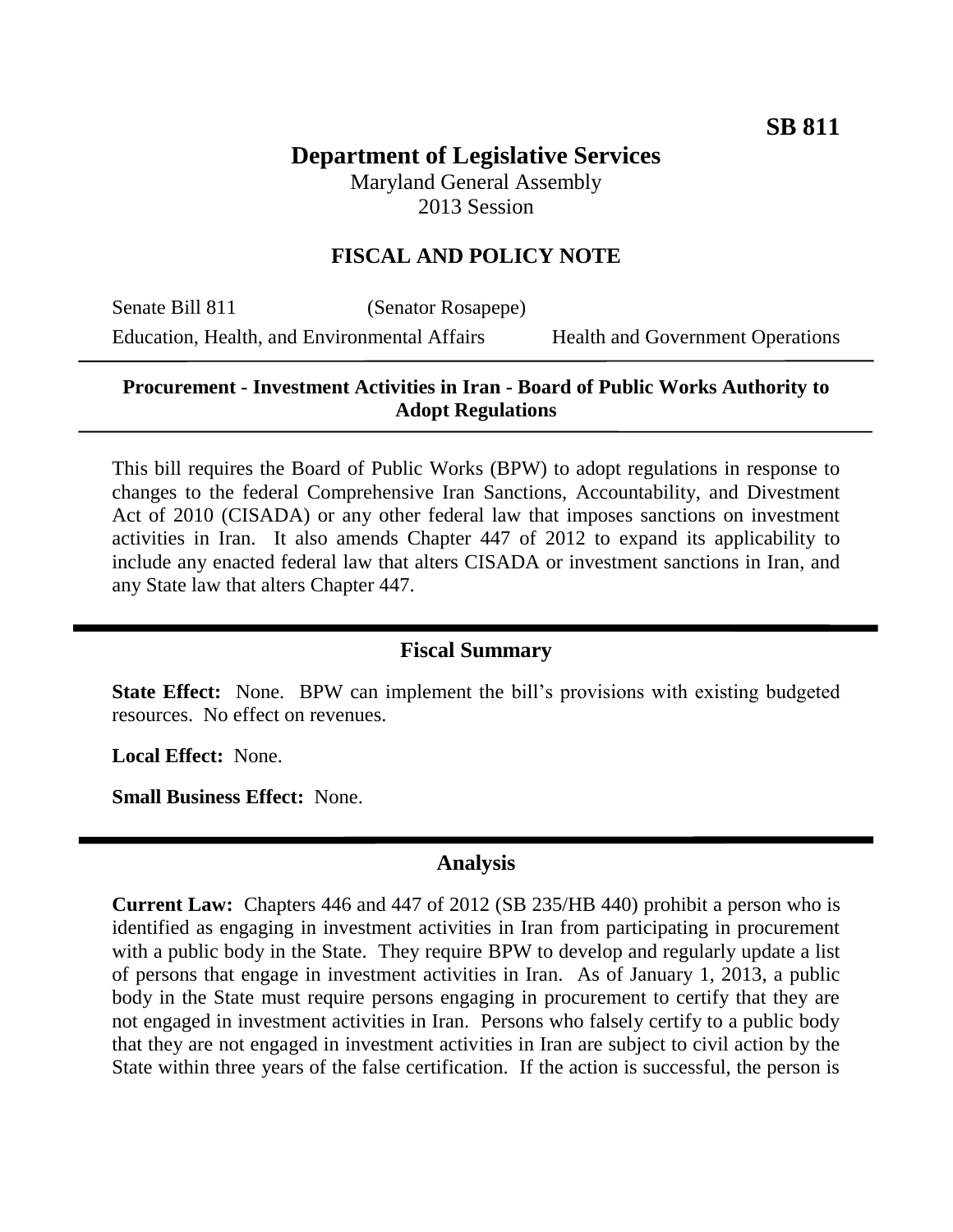ineligible to bid on a public contract for three years and is subject to civil fines and other penalties.

Chapters 446 and 447 remain in effect until (1) the President of the United States or the U.S. Congress declares that Iran is no longer seeking nuclear weapons and no longer supports international terrorism or (2) federal law no longer authorizes states to adopt and enforce provisions of the type authorized by Chapters 446 and 447.

Engaging in investment activities in Iran consists of:

- providing goods or services of at least \$20.0 million in the energy sector of Iran; or
- for financial institutions, extending credit of at least \$20.0 million to another person for at least 45 days if the person is on the BPW list and will use the credit to provide goods or services in the energy sector of Iran.

This bill requires BPW to adopt regulations that change the above dollar amounts and/or parameters in response to changes to the federal Act or other enacted federal laws that regulate investment activities in Iran.

BPW must use credible information available to the public to develop the list of persons engaged in investment activities in Iran; the list must be updated every 180 days. Ninety days before adding a person to the list, BPW must provide notice to the person of its intention to add the person to the list and that inclusion on the list prohibits the person from contracting with public bodies in the State. During the 90-day period, the person may provide written documentation demonstrating that the person is not engaged in investment activities in Iran. BPW must make every effort to avoid erroneously including a person on the list and must publish the list on the Internet.

Certification by a person to a State or local governmental procurement unit that the person is not on the BPW list and is not engaged in investment activities in Iran must be made at the time a bid or proposal is submitted or a contract is renewed.

Penalties for falsely certifying that a person is not engaged in investment activities in Iran include:

- a civil penalty equal to the greater of \$1.0 million or twice the amount of the contract for which the false certification was made; and
- ineligibility to bid on a contract for three years.

In addition, any existing contracts may be terminated, and the person is responsible for any reasonable costs and fees incurred by the Attorney General in bringing the action and any costs incurred by the public body for the investigation that led to the finding of false